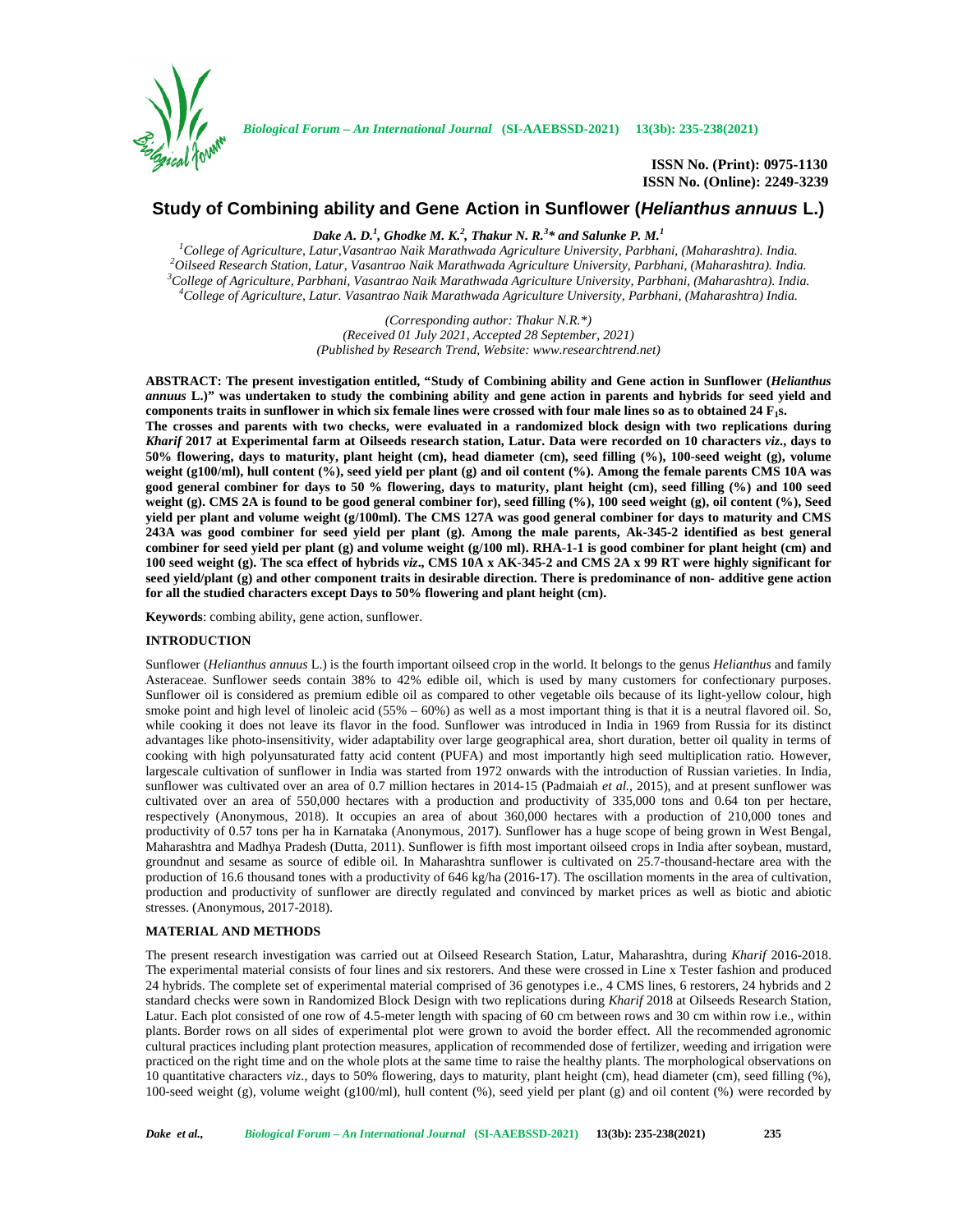randomly selecting 3 plants in each plot and in each replication. Results are based on the procedure given by Sprague and Tatum (1942) for combining ability analysis and the testing of significance of different genotypes.

# **RESULTS AND DISCUSSION**

The investigation of combining ability helps in pointing out superior parents for future hybridization programme and specific cross combinations i.e., identification of superior crosses for improving yield and yield contributing traits thus, can be exploited for different breeding purposes. In the present study 4 cytoplasmic male sterile (CMS) lines and 6 fertility restorer lines were used as a female and male parent respectively for synthesis of 24 hybrids.

Analysis of variance (ANOVA) for combining ability revealed that the average performance of hybrids was different from that of parents as conspicuous for significance of parents vs. crosses which specify that the mean performance of the parents was different from that of the hybrids, suggesting that the presence of heterosis (Table 1). (Parmeswari *et al.,* 2004; Jeena and Sheikh 2004; Rahman *et al.,* 2006; Halaswamy *et al.,* 2004; and Ravi Rana *et al.,* 2004)

In any hybridization programme indispensable part is selection of parents. Selection of phenotypically diverse parents, is the first and foremost part of hybridization programme. In quantitatively inherited characters, prediction of ability of the parents to combine well, generate more variability and transmit desired gene combination to the progeny is rather difficult through parental phenotypes. Recent developments in biometrical genetics have made it possible to make such predictions ease. Multivariate analysis (Murty and Arunachalam, 1966) and combining ability analysis (Sprague and Tatum, 1942, Jinks and Hayman, 1953) are some of the widely used biometrical methods for selection of right parents.

**Table 1: Analysis of variance for line x tester for different characters including parents in sunflower.**

| Source of<br>variations | d.f. | Days to<br>50%<br>flowering | Days to<br>maturity | Plant<br>height<br>(cm) | Head<br>diameter<br>(cm) | Seed<br>filling<br>$($ %) | Hull<br>content<br>$(\%)$ | 100-<br>Seed<br>weight<br>$\left( \mathbf{g} \right)$ | Oil<br>content<br>$(\%)$ | Seed<br>vield /<br>plant(g) | Volume<br>weight<br>(g/100ml) |
|-------------------------|------|-----------------------------|---------------------|-------------------------|--------------------------|---------------------------|---------------------------|-------------------------------------------------------|--------------------------|-----------------------------|-------------------------------|
| <b>Replicates</b>       |      | .333                        | 0.750               | 2.013                   | 0.130                    | 3.905                     | 0.101                     | 0.028                                                 | 0.521                    | 99.908                      | 9.559                         |
| Crosses                 | 23   | 27.464**                    | 20.736**            | 617.209**               | $6.675**$                | 154.651**                 | 32.134**                  | $.139**$                                              | 13.329**                 | 179.622**                   | 37.931**                      |
| <b>Line Effect</b>      |      | 84.722**                    | 49.139*             | 3128.746**              | 1.782                    | 222.360                   | 50.388                    | 0.999                                                 | 15.245                   | 38.730                      | 39.416                        |
| <b>Tester Effect</b>    |      | $40.533*$                   | 25.383              | 271.748                 | 12.782                   | 29.747                    | 26.092                    | 0.653                                                 | 19.473                   | 295.245                     | 70.540                        |
| Line * Tester Eff.      | 15   | $1.656*$                    | 13.506**            | 230.056**               | $5.618**$                | 182.744**                 | 30.497**                  | $.329**$                                              | 10.898**                 | 169.259**                   | $26.765**$                    |
| Error                   | 23   | 4.333                       | .663                | 9.727                   | .370                     | 20.329                    | 6.106                     | 0.072                                                 | 0.434                    | 10.240                      | 1.864                         |

\*\* and \* indicates significant at 1% and 5%, respectively.

The variance component due to general combining ability (gca) was smaller in magnitude than that of specific combining ability (sca) for all the characters (Table 2) which indicated that non-additive gene action except for days to 50 % flowering and plant height played important role for the inheritance of these traits. The ratio of ( $\frac{2}{3}$ ca) was less than unity for all characters except days to 50 % flowering (1.2671) and Plant height (1.3277) indicating additive type of gene action and predominance of non-additive gene action for other studied traits. (Bindu Madhava, 1990; Nehru, 1993; Shekar, 1996; and Radhika *et al*., 2001). The contribution of lines (female) was higher in magnitude compared to testers (male) (Table 3) for the character *viz.,* Days to flowering (40.2375 %), Days to maturity (30.9104 %), Plant height (66.1198 %), Seed filling per cent (18.7541 %), Hull content per cent (20.4531 %). The contribution of tester (male) was higher in magnitude compared to line (female) for the character *viz*., head diameter (41.6275 %), 100 seed weight (g) (12.4646 %), oil content (%) (31.7600 %), Seed yield/plant (35.7327 %) and volume weight (g/100ml) (40.4279 %). (Ortis *et al.*, 2000; Bajaj *et al.*, 1997; and Ashoka *et al.*, 2000).

**Table 2: Estimation of gene action (var. gca and var. sca) for 10 characters in sunflower.**

| Sr. No.      | Character                 | <b>Variance</b> | <b>Variance</b> | Ratio           | <b>Gene action</b><br>Additive<br>Non-additive<br>Additive<br>Non-additive<br>Non-additive<br>Non-additive<br>Non-additive<br>Non-additive<br>Non-additive |
|--------------|---------------------------|-----------------|-----------------|-----------------|------------------------------------------------------------------------------------------------------------------------------------------------------------|
|              |                           | gca             | sca             | var.gca/var.sca |                                                                                                                                                            |
| .,           | Days to 50% flowering     | $5.0972**$      | $4.0227**$      | 1.2671          |                                                                                                                                                            |
| $\sim$<br>z. | Days to maturity          | $2.3756**$      | $5.7073**$      | 0.8325          |                                                                                                                                                            |
| 3.           | Plant Height (cm)         | 147.0191**      | 102.7957*       | 1.3277          |                                                                                                                                                            |
| 4.           | Head diameter (cm)        | $0.1664**$      | $2.2117**$      | 0.0752          |                                                                                                                                                            |
| 5.           | Seed filling $(\% )$      | $-5.6690$       | 83.5106**       | $-0.0679$       |                                                                                                                                                            |
| 6.           | Hull content $(\% )$      | 0.7743          | 12.6934**       | 0.0610          |                                                                                                                                                            |
| 7.           | 100-seed weight $(g)$     | $-0.0503$       | $0.6221**$      | $-0.0808$       |                                                                                                                                                            |
| 8.           | Oil content $(\% )$       | $0.6461*$       | $5.0735**$      | 0.1273          |                                                                                                                                                            |
| 9.           | Seed yield / $plan{t(g)}$ | $-0.2271$       | 79.7920**       | $-0.0028$       |                                                                                                                                                            |
| 10.          | Volume weight (g/100ml)   | 2.8214**        | 11.3654**       | 0.2482          | Non-additive                                                                                                                                               |

\*\* and\* indicates significant at 1% and 5%, respectively

#### **Table 3: Per cent contributions of lines, testers and their interactions (L X T) to hybrid sum of squares in sunflower.**

| <b>Characters</b>        | Lines     | <b>Testers</b> | <b>Line x Testers</b> |
|--------------------------|-----------|----------------|-----------------------|
| Days to 50% flowering    | 40.2375 % | 32.0844 %      | 27.6781 %             |
| Days to maturity         | 30.9104%  | 26.6119%       | 42.4777 %             |
| <b>Plant Height (cm)</b> | 66.1198%  | 9.5714%        | 24.3088 %             |
| Head diameter (cm)       | 3.4819%   | 41.6275 %      | 54.8906 %             |
| Seed filling $(\% )$     | 18.7541 % | 4.1816%        | 77.0643 %             |
| Hull content $(\% )$     | 20.4531 % | 17.6513%       | 61.8955 %             |
| 100-seed weight $(g)$    | 11.4410%  | 12.4646 %      | 76.0944 %             |
| Oil content $(\% )$      | 14.9179%  | 31.7600 %      | 53.3221 %             |
| Seed vield / $plan (g)$  | 2.8124%   | 35.7327 %      | 61.4549 %             |
| Volume weight (g/100ml)  | 13.5541 % | 40.4279 %      | 46.0181 %             |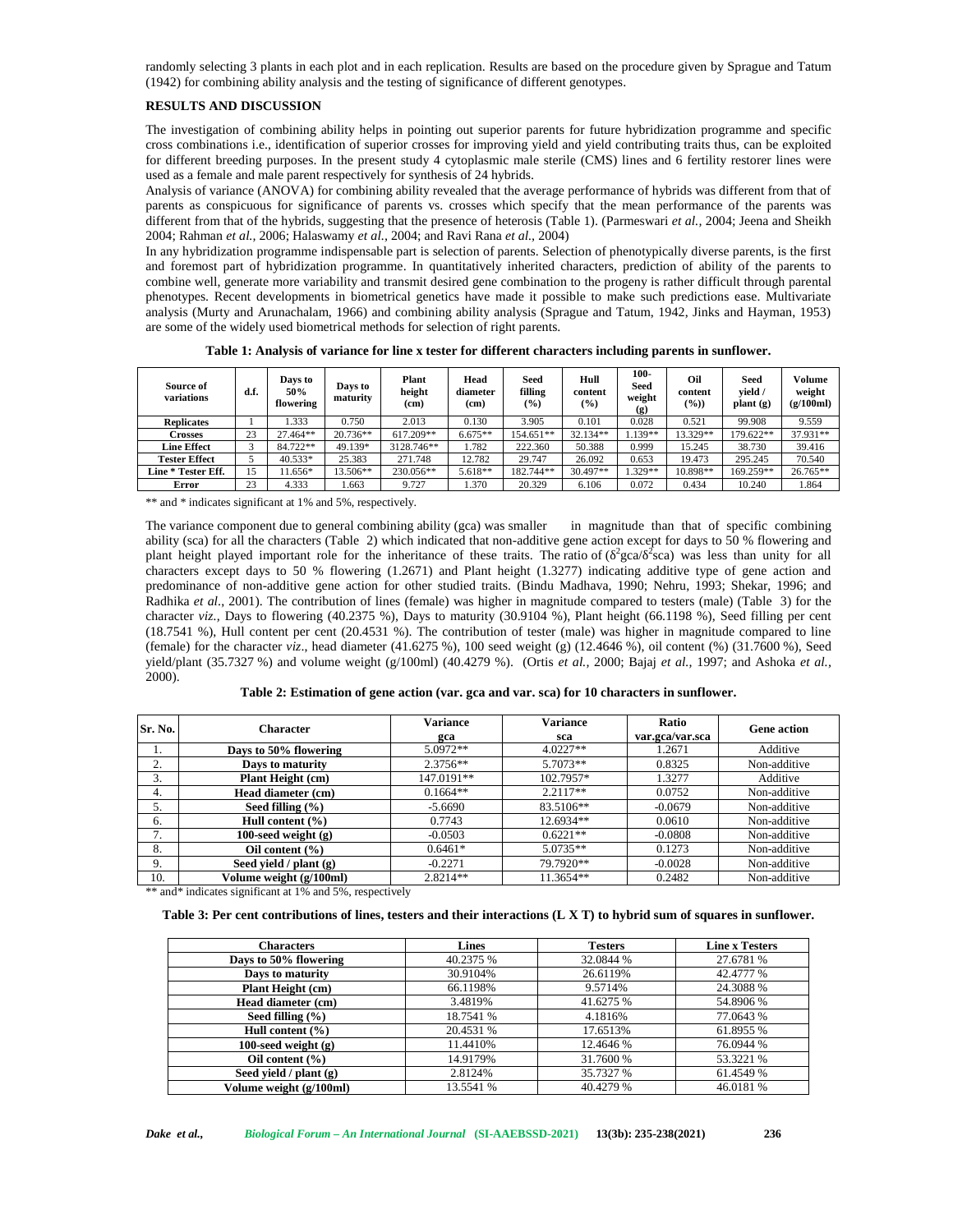The gca effect of line were related to *per se* performance. The line CMS 10A was good general combiner (Table 4) for days to 50 % flowering (-3.833), Days to maturity (-2.958), Plant Height (cm) (-22.476), seed filling (%) (3.419) and 100 seed weight (g)  $(0.299)$ . CMS 2A is found to be good general combiner for Seed filling  $(\%)$  (2.661), 100 seed weight (g) (0.187), Oil content (%) (1.145), Seed yield per plant (2.194) and Volume Weight (g/100ml) (1.434). The CMS 249A was good combiner for Oil content (%) (0.790).

| Table 4: Estimates of general combining ability (GCA) effect of lines for ten characters in sunflower. |  |
|--------------------------------------------------------------------------------------------------------|--|
|--------------------------------------------------------------------------------------------------------|--|

| <b>Characters</b>        | <b>CMS 249A</b> | <b>CMS 207A</b> | <b>CMS 10A</b> | <b>CMS 2A</b> |
|--------------------------|-----------------|-----------------|----------------|---------------|
| Days to 50% flowering    | $1.750**$       | $1.833**$       | $-3.833**$     | 0.250         |
| Days to maturity         | 0.375           | $1.458**$       | $-2.958**$     | 1.125*        |
| <b>Plant Height (cm)</b> | 13.349**        | $9.910**$       | $-22.476*$     | $-0.784$      |
| Head diameter (cm)       | -0.040          | 0.351           | $-0.525$       | 0.213         |
| Seed filling $(\% )$     | $-6.068**$      | $-0.013$        | $3.419**$      | $2.661*$      |
| Hull content $(\% )$     | 2.392           | $2.333**$       | 0.875          | $-0.817$      |
| $100$ -seed weight $(g)$ | $-0.303**$      | $-0.184*$       | $0.299**$      | $0.187*$      |
| Oil content $(\% )$      | $0.790**$       | $-0.923**$      | $-1.012**$     | $1.145**$     |
| Seed vield / $plan (g)$  | 0.662           | $-2.042*$       | 0.511          | 2.194*        |
| Volume weight (g/100ml)  | 0.286           | $-2.626**$      | 0.906          | 1.434*        |

\*\* and\* indicates significant at 1% and 5%, respectively.

Among the male parents, Ak-345-2 identified as best general combiner (Table 5) for seed yield per plant (g) (7.779) and volume weight (g/100ml) (4.268) followed by TSG-110 which is good combiner for hull content (%) (-2550) and oil content (%) (1.186), RHA-1-1 is good combiner for plant height (cm) (-7.559) and 100 seed weight (g) (0.365). (Mohanasundaram *et al.,* 2010; Chandra *et al.,* 2011; Patil *et al.,* 2012; Qumar *et al.,* 2015; and Faridi *et al.,*2015).

The crosses showing high desirable sca effect have involved either one of the parents of high gca effect and in turn had high *per se* performance (Table 6). The sca effect of hybrids *viz*., CMS 10A × AK-345-2 (12.995) and CMS 2A × 99RT (9.413) were highly significant for seed yield/plant (g) and other component traits in desirable direction indicating the high performance of these crosses is due to non-allelic gene action. (Patil *et al.* 2012; Binodh *et al.,* 2009; Karasu *et al.,* 2010; Chandra *et al.,* 2011; Jondhale *et al.,* 2012; Qamar *et al.,* 2015 and Aleem *et al.,* 2015).

**Table 5: Estimates of general combining ability (GCA) effects of testers for ten characters in sunflower.**

| Characters                | Ak-345-2 R | <b>TSG-110</b> | EC-640324  | $SCG-04$  | <b>99RT</b> | <b>RHA-1-1</b> |
|---------------------------|------------|----------------|------------|-----------|-------------|----------------|
| Days to 50% flowering     | $-0.542$   | 0.708          | $-2.792$   | $-1.417$  | 0.208       | 3.833          |
| Days to maturity          | $-0.083$   | 0.917          | $-2.458$   | $-1.333$  | 0.292       | 2.667          |
| <b>Plant Height (cm)</b>  | $-0.388$   | $3.224**$      | $-5.476**$ | 1.924     | $8.274**$   | $-7.559**$     |
| Head diameter (cm)        | 2.394      | $-0.357$       | 0.039      | $-0.067$  | $-0.776$    | $-1.233$       |
| Seed filling $(\% )$      | 2.126      | $-1.511$       | 2.795      | $-1.329$  | $-1.185$    | $-0.897$       |
| Hull content $(\% )$      | 0.375      | $-2.550**$     | $-1.238$   | $-0.088$  | 0.750       | 2.750          |
| 100-seed weight $(g)$     | $-0.323**$ | $-0.006$       | $-0.273*$  | $-0.066$  | $0.304**$   | $0.365**$      |
| Oil content $(\% )$       | $-0.164$   | $1.186**$      | $0.681*$   | $1.753**$ | $-0.944**$  | $-2.512**$     |
| Seed vield / $plan{t}(g)$ | $7.779**$  | $-10.525**$    | 0.709      | $-1.539$  | 3.199       | 0.376          |
| Volume weight (g/100ml)   | $4.268**$  | $-3.452$       | 2.543      | $-1.472$  | 0.386       | $-2.274$       |

\*\* and \* indicates significant at 1% and 5%, respectively**.**

### **Table 6: Estimates of specific combining ability (SCA) effects for ten characters in sunflower.**

| Sr.<br>No. | <b>Characters</b>               | Days to<br>50%<br>flowering | Days to<br>maturity | Plant<br>height<br>(c <sub>m</sub> ) | Head<br>diameter<br>(cm) | <b>Seed</b><br>filling<br>$($ %) | Hull<br>content<br>(%) | $100 -$<br><b>Seed</b><br>weight<br>(g) | Oil<br>content<br>(%) | <b>Seed</b><br>vield /<br>plant(g) | Volume<br>weight<br>(g/100ml) |
|------------|---------------------------------|-----------------------------|---------------------|--------------------------------------|--------------------------|----------------------------------|------------------------|-----------------------------------------|-----------------------|------------------------------------|-------------------------------|
|            | <b>Crosses</b>                  |                             | $\mathbf{2}$        | 3                                    | $\overline{\mathbf{4}}$  | 5                                | 6                      | 7                                       | 8                     | 9                                  | 10                            |
| 1.         | CMS $249A \times AK-345-2R$     | 0.125                       | 0.250               | $-1.262$                             | 1.498                    | 16.008**                         | $-2.608$               | $0.628**$                               | $-0.112$              | $10.254**$                         | 0.587                         |
| 2.         | $CMS 249A \times TSG-110$       | $-0.625$                    | $-1.750$            | 7.926**                              | $-0.335$                 | 0.645                            | $-3.433*$              | $-0.549*$                               | 0.398                 | $-2.508$                           | $-1.413$                      |
| 3.         | CMS $249A \times EC$ 640324     | $-3.125*$                   | $-1.875$            | $-7.674**$                           | $-1.317$                 | $-8.291**$                       | 2.004                  | 0.273                                   | $2.362**$             | $-3.651$                           | 0.222                         |
| 4.         | $CMS 249A \times SCG-04$        | $4.000**$                   | 0.500               | $-3.274$                             | $-0.630$                 | $-12.152**$                      | 1.254                  | 0.266                                   | $2.250**$             | $-1.069$                           | $-0.443$                      |
| 5.         | CMS $249A \times 99RT$          | $-0.125$                    | 1.875               | $10.226**$                           | 1.663*                   | $6.109*$                         | $-0.233$               | $-0.574*$                               | $-0.882$              | $-0.281$                           | $-2.561$                      |
| 6.         | CMS $249A \times RHA-1-1$<br>R  | $-0.250$                    | 1.000               | $-5.941**$                           | $-0.879$                 | $-2.319$                         | 3.017                  | $-0.045$                                | $4.015**$             | $-2.744$                           | $3.609*$                      |
| 7.         | CMS $207A \times AK - 345 - 2R$ | 0.042                       | $-0.333$            | 0.677                                | $-2.143*$                | $-7.847*$                        | 1.167                  | $-0.066$                                | $-1.159$              | 15.056**                           | 0.473                         |
| 8.         | CMS $207A \times TSG-110$       | $-1.708$                    | $-2.333*$           | $-4.635*$                            | 0.774                    | 1.590                            | $5.092**$              | $-0.368$                                | $-0.519$              | 3.117                              | 0.283                         |
| 9.         | CMS 207A × EC-640324            | 3.792**                     | $4.542**$           | 3.915                                | $-0.123$                 | 9.489**                          | 0.029                  | 0.279                                   | $-0.654$              | 1.504                              | $-1.917$                      |
| 10.        | $CMS 207A \times SCG-04$        | $-2.083$                    | $-1.083$            | 8.515**                              | 2.319**                  | $11.683**$                       | $-1.121$               | 0.417                                   | 0.853                 | $10.136**$                         | 2.448                         |
| 11.        | CMS $207A \times 99RT$          | 1.292                       | $-1.208$            | $-2.485$                             | 0.108                    | $-9.161**$                       | $-1.958$               | $-1.378**$                              | $-1.119$              | 2.144                              | $-3.029*$                     |
| 12.        | CMS $207A \times RHA-1-1$<br>R  | $-1.333$                    | 0.417               | $-5.986**$                           | $-0.935$                 | $-5.754$                         | $-3.208$               | $1.116**$                               | $2.598**$             | $-1.844$                           | 1.741                         |
| 13.        | $CMS 10A \times AK 345 2R$      | $-2.292$                    | $-2.417*$           | $12.213**$                           | 0.733                    | $7.841*$                         | $-0.125$               | 0.136                                   | 2.999**               | 12.995**                           | $3.622*$                      |
| 14.        | $CMS 10A \times TSG-110$        | 1.458                       | 0.583               | 9.951**                              | 1.735*                   | $-1.236$                         | $4.950**$              | $-0.030$                                | 1.049                 | 9.299**                            | 1.922                         |
| 15.        | CMS $10A \times EC - 640324$    | 1.458                       | 0.958               | 0.801                                | $-0.662$                 | $-4.183$                         | $4.763**$              | $-0.329$                                | $-0.496$              | $-5.440*$                          | 1.792                         |
| 16.        | CMS $10A \times SCG-04$         | $-1.417$                    | $-0.667$            | 11.249**                             | $-0.895$                 | $-2.534$                         | $-0.413$               | $-0.185$                                | 2.338**               | $-5.972*$                          | $-1.143$                      |
| 17.        | CMS $10A \times 99RT$           | $-2.042$                    | $-0.792$            | $-2.449$                             | $-2.352**$               | $-3.338$                         | $5.750**$              | $0.475*$                                | $2.041**$             | $11.275**$                         | $-3.601*$                     |
| 18.        | CMS $10A \times RHA-1-1-R$      | $2.833*$                    | $2.333*$            | $-9.266**$                           | 1.441                    | 3.450                            | $4.500**$              | $-0.066$                                | 0.827                 | 0.393                              | $-2.591$                      |
| 19.        | CMS $2A \times AK$ -345-2R      | 2.125                       | $2.500*$            | ٠                                    | $-0.089$                 | $-16.001**$                      | 1.567                  | $-0.697**$                              | ٠                     | $-8.192**$                         | $-4.682*$                     |